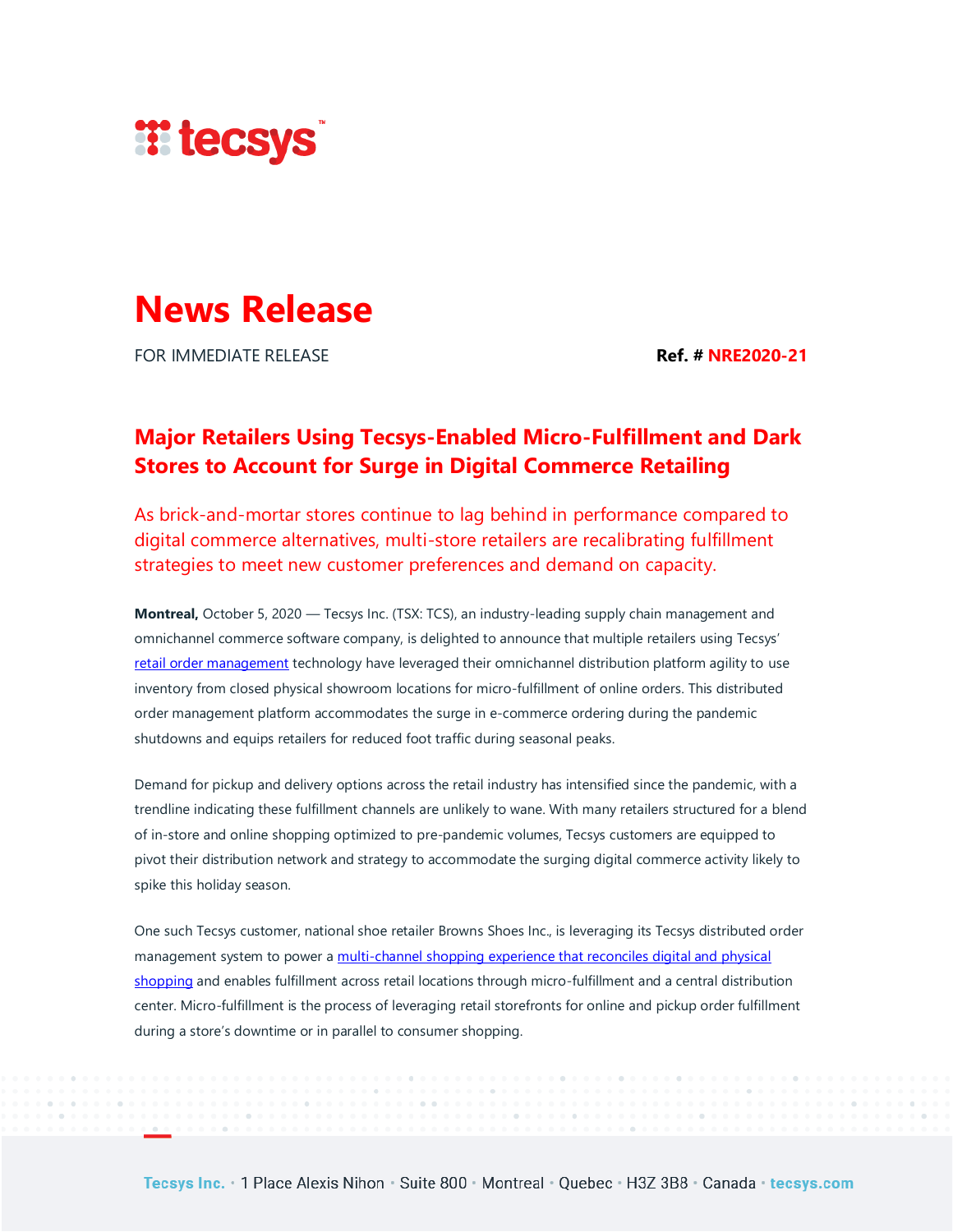

The onset of the pandemic meant that Browns Shoes had to accommodate shifting buyer preferences across digital channels. The flexibility of Tecsys' platform enabled Browns Shoes to leverage inventory across all locations — stores and DCs — even during shutdown periods, enabling Browns to keep customer orders moving smoothly despite fragmented inventory across multiple locations, maintaining business operations despite the disruption.

As Alexandre Hubert, senior director IT Strategy & Logistics at Browns Shoes, explains, "The Tecsys platform enables us to have real-time inventory visibility, optimized order routing, and a solution that enables advanced hub and spoke retail operational capabilities. We were already set up to fulfill orders from stores, so even as the pandemic stopped in-person shopping, we were able to switch order inventory sources on and off to process transactions based on what was available and accessible and bring those multi-line orders together to designated locations for order deliveries or single box shipments."

Similar to micro-fulfillment, dark stores entail full store conversions to fulfillment hub, recalibrating the physical layout and logical workflows to accommodate optimal picking routes and capacity. Turning a retail location into a dark store facilitates the fulfillment of online orders more efficiently. A converted location's layout and picking processes are reworked to optimize order-handling capacity and improve fulfillment performance. While it is a strategy most often employed by the grocery industry, one of Australia's largest supercenters has converted two stores into dark fulfillment centers by using Tecsys' retail order management software.

"Tecsys' platform enabled them to adapt to market demands quickly and easily," says Steven Berkovitz, chief platform officer at Tecsys. "They were able to start fulfilling online orders through dark stores without any consumer disruption. Because the Tecsys system is already set up to virtualize inventory across retail locations and fulfill orders based on a number of configurable parameters, they had the ability to close, convert and process orders within days."

Micro-fulfillment and dark store fulfillment are out-of-the-box functionalities in Tecsys' retail software offering. As buyer profiles and shopping preferences are changing in light of COVID-19, retail operations equipped with Tecsys software are able to quickly adapt to consumer behavior.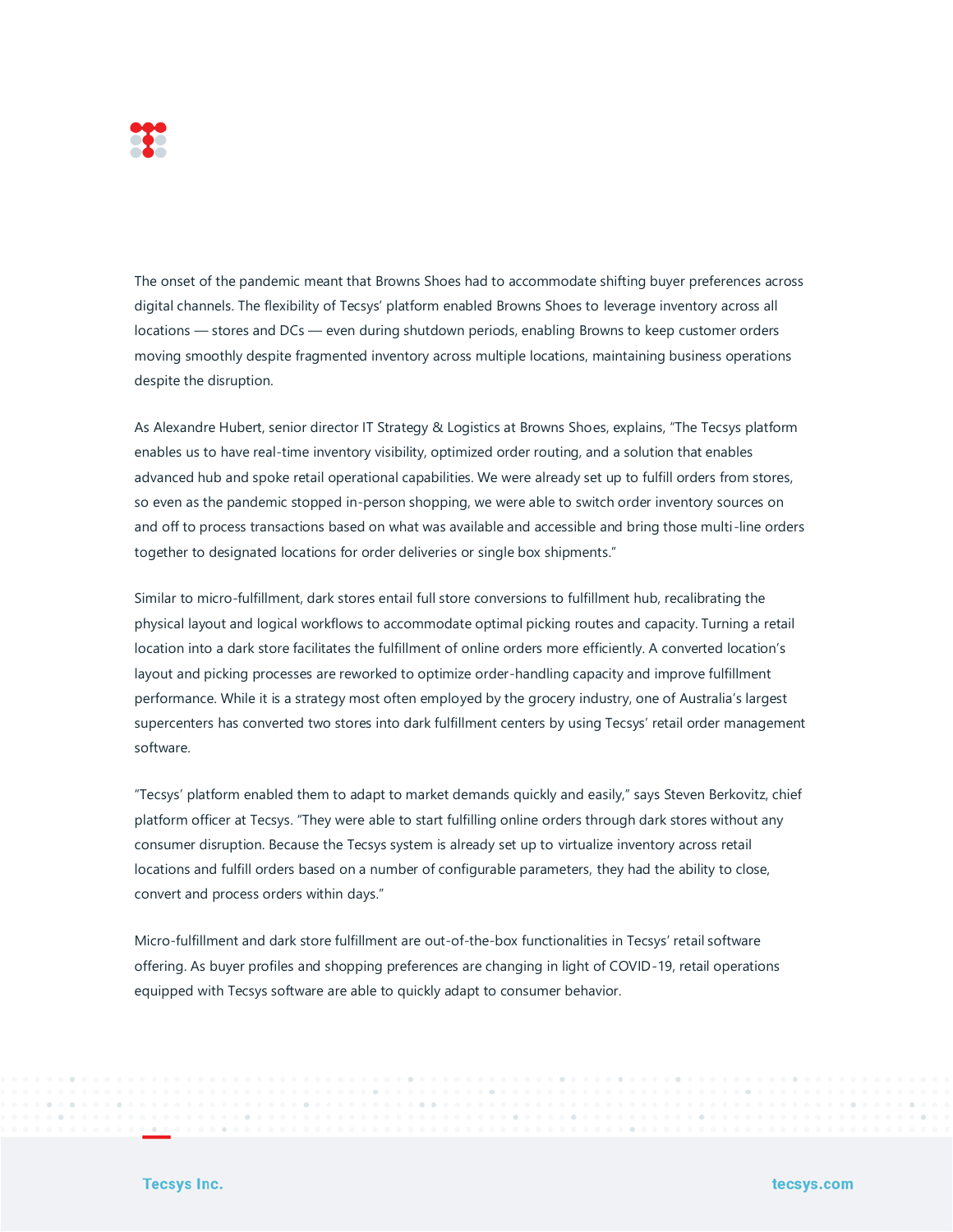

"Being able to recalibrate and reimagine your fulfillment channels to meet new customer demands helps in changing markets, and we are seeing extraordinary change in the retail market," continues Berkovitz. "Projected shopping behaviors have catapulted forward, with the ratio of in-store versus digital shopping having fast-forwarded by roughly 10 years according to some analysts. Flexible fulfillment options are giving retailers a fighting chance to serve their online customers better, faster and smarter."

"Tecsys customers are in a unique position to leverage their existing retail locations to meet the rise in consumer demand for pickup and delivery options with the flip of a switch," explains Peter Brereton, president and CEO at Tecsys. "Whether it's leveraging micro-fulfillment, converting to a dark store, expanding into a new country, adding a new fulfillment option like ship-to-home, we are privileged to help our customers navigate this turmoil and come out of it with better options for their consumers, driving topline performance."

Tecsys' retail platform is the all-in-one SaaS offering that powers multi-channel and omnichannel commerce for some of the world's most preeminent brands. Equipping retailers with the ability to dynamically route and fulfill orders across online and physical locations, Tecsys software serves as the nucleus for distributed order fulfillment, in-store and curbside pickup, ship-from-store and ship-to-home, among other delivery methods. The company's solutions enable seamless transaction capture, processing and distribution across digital and in-store channels, giving retailers a single provider for end-to-end distribution management functionality capable of routing complex order management combinations.

## **About Tecsys**

Tecsys is a global provider of supply chain solutions that equip the borderless enterprise for growth. Organizations thrive when they have the software, technology and expertise to drive operational greatness and deliver on their brand promise. Spanning healthcare, retail, service parts, third-party logistics, and general wholesale high-volume distribution industries, Tecsys delivers dynamic and powerful solutions for warehouse management, distribution and transportation management, supply management at point of use, retail order management, as well as complete financial management and analytics solutions. Tecsys' shares are listed on the Toronto Stock Exchange under the ticker symbol TCS. For more information on Tecsys, visit [www.tecsys.com.](http://www.tecsys.com/)